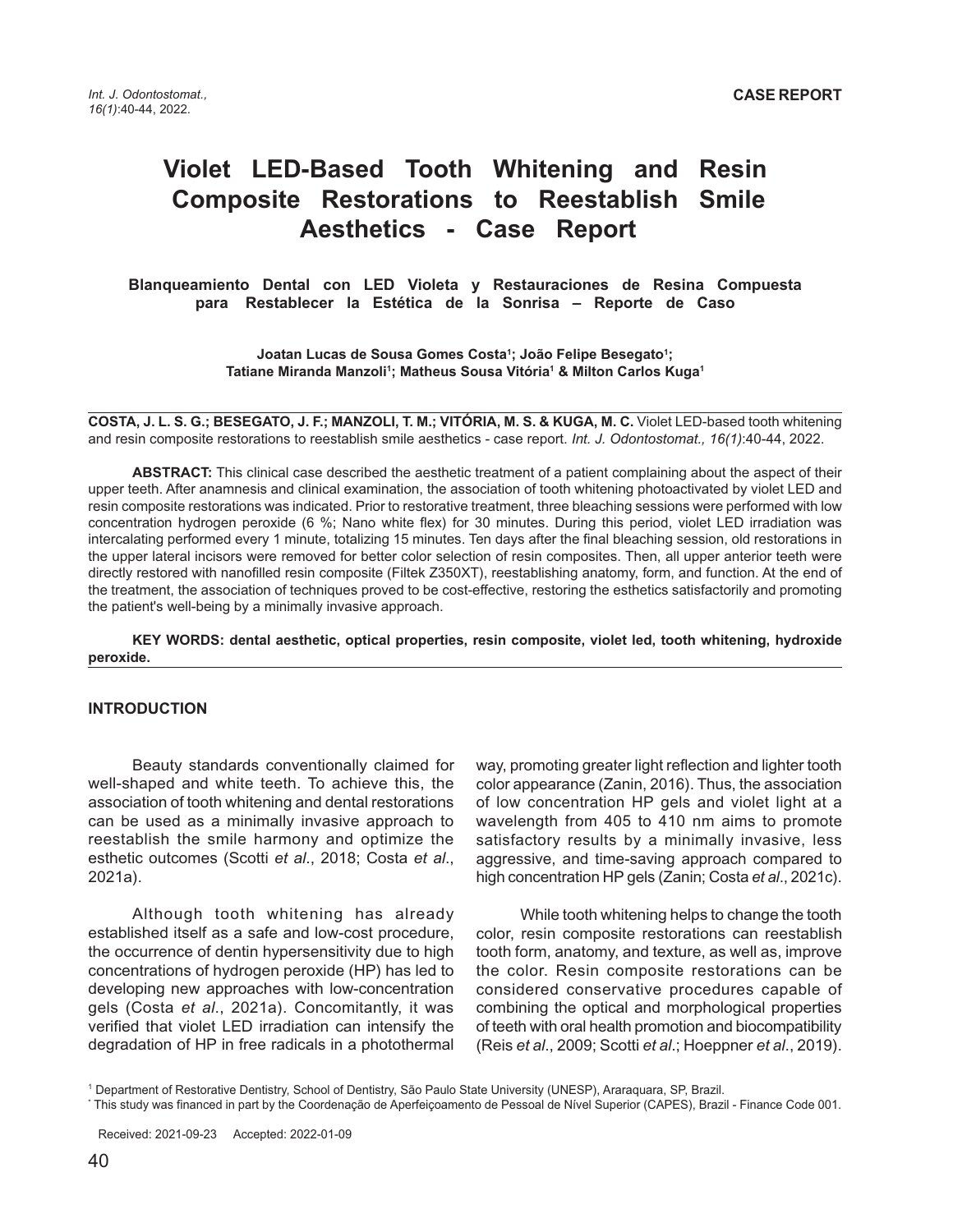Assuming the principles of minimally invasive dentistry, this case report shows the clinical approach performed to reestablish smile aesthetics and harmony by associating low-concentration HP photoactivated by violet LED and resin composite direct restorations.

# **CASE REPORT**

29-years-old female patient, sought dental care at the Araraquara School of Dentistry complaining about the aesthetics of their restorations in the upper lateral incisors (Figs. 1A and 2A,B). Patient spontaneously refused orthodontic treatment if indicated. After



Fig. 1. A) Initial condition. B) Color selection of 11 tooth (A1 color). C) Gingival protect barrier applied. D) Low-concentration HP gel applied on enamel surface. E) violet LED irradiation. F) Mechanical arm used to stabilize the LED unit. G) Final color achieved (B1) after three sessions of tooth whitening. H) Final condition after tooth whitening.

anamnesis and clinical examination, the dental staff suggested a minimally invasive approach to reestablish thesmile aesthetic and replace the restorations by associating tooth whitening with low concentration HP photoactivated by violet LED and direct resin composite restorations. Benefits and drawbacks were informed and the patient accepted the treatment. Only after that, dental staff proceeded with the case.

Initially, prophylaxis was performed with pumice stone (SS White, Rio de Janeiro, RJ, Brazil) and Robinson's brush at low-speed rotation. After that, tooth color was evaluated using the Vitapan Classical scale (Vita Zahnfabrik, Bad Säckingen, Germany). Upper central incisor and upper canine matched with A1 color (Fig.

> 1B), while the lower central incisor matched with A2.

At the same appointment, the first tooth whitening session was performed. Gingival protect barrier was applied (Lase protect – DMC, São Carlos, SP, Brazil) and light-cured according the manufacturer instructions (Fig. 1C). Low concentration HP gel was used (6 % Nano White Flex hydrogen peroxide, DMC, São Carlos, SP, Brazil), remaining in contact with the enamel structure for 30 minutes (Fig. 1D). During this period, photoactivation with violet LED system (408 nm ±10 nm; Bright Max Whitening, MMOptics Ltda., São Carlos, SP, Brazil) was performed intercalating 1 minute of irradiation and 1 minute of absence of light in the upper and lower arches at the same time (Fig. 1E). A mechanical arm was used to avoid any movements capable of reduce the delivery of light and ensure close proximity of light to teeth (1 cm approximately) (Fig. 1F). Three bleaching sessions were carried out with an interval of 4 days between the sessions, following the same protocol previously described. At the end of each session, polishing with paste containing 5 % potassium nitrate and 2 % sodium fluoride (Lase Sense, DMC, São Carlos, SP, Brazil) was performed to avoid dentin hypersensitivity. After the final bleaching session, color change was observed. Upper and lower teeth reached B1 and A1 color, respectively (Figs. 1G,H). Over and after the bleaching treatment, the patient did not report tooth sensitivity.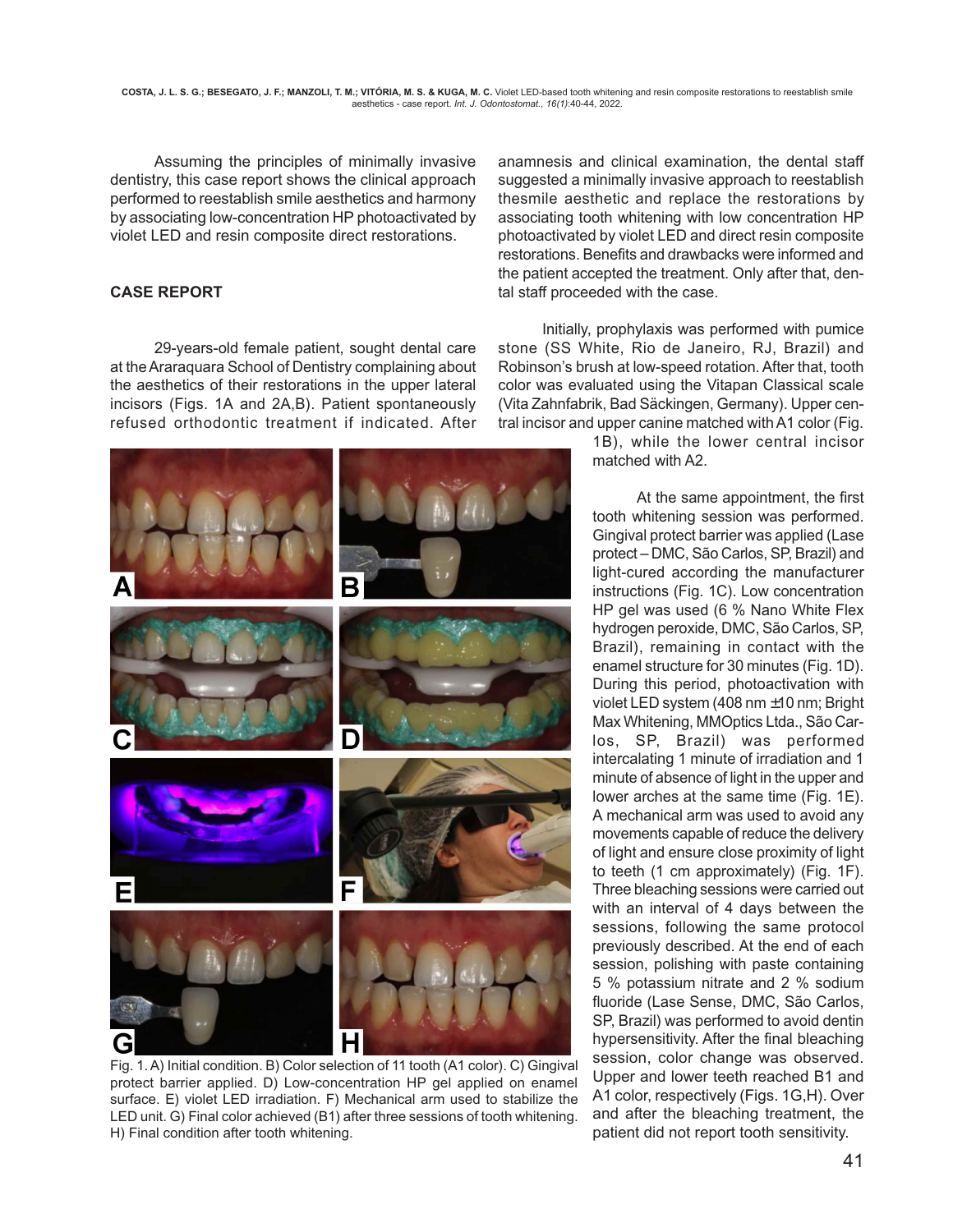**COSTA, J. L. S. G.; BESEGATO, J. F.; MANZOLI, T. M.; VITÓRIA, M. S. & KUGA, M. C.** Violet LED-based tooth whitening and resin composite restorations to reestablish smile aesthetics - case report. *Int. J. Odontostomat., 16(1)*:40-44, 2022.

After the whitening treatment had ended, a period of ten days was recommended to rehydrate the teeth and better assess the characteristics of teeth after, making the color selection of resin composites more accurate. Three colors of nanofilled resin composites were tested (A1E, B1E, A2E; Filtek Z350 XT, 3M ESPE, St. Paul, MN, USA) to choose those best matched with the final color of bleached teeth. Colors B1E and A1E, for incisal and cervical thirds, respectively, were selected.

Absolute isolation of the operatory field was performed with rubber dam. Teeth were cleaned with pumice stone (SS White, Rio de Janeiro, RJ, Brazil)



Fig. 2. A) Initial smile condition. B) Lateral view of old resin composite restoration in tooth 12. C and D) Front and lateral view after removal of old restorations, highlighting conoid upper lateral incisors. E and F) Front view after new resin composite restorations. G and H) Final smile aspect.

and water using Robinson's brush (American Burrs, Palhoça, SC, Brazil) at low-speed rotation. The old restorations in teeth 12 and 22 were removed using diamond-coated bur (3195F; KG Sorenses, São Paulo, SP, Brazil), 30-blade multi-laminated carbide tip (no 9214; PRIMA DENTAL, Angelus, Londrina. PR, Brazil) and the polishing discs (Diamond Pro, FGM, Joinville, SC, Brazil) (Figs. 2C,D). Afterwards, all teeth were roughened with a coarse-grained sandpaper disk (Sof-Lex, 3M ESPE, St. Paul, MN, USA).

For bonding, three-step etch-and-rinse adhesive system was used (AdperTM ScotchTM Bond Multi Purpose, 3M ESPE, St. Paul, MN, USA). Thus, teeth

> were protected with insolation tape (Isotape, TDV, Pomerode, SC, Brazil) and all the surfaces that will receive resin composite were etched with 37 % phosphoric acid (Condac 37 %, FGM, Joinville, SC, Brazil) for 40 seconds, followed by water rinsing and air-jet. Since all the structures were enamel, only the bond was applied and rubbed using a microbrush. Light-curing was performed for 40 seconds using a LED unit (LED Radii Plus, SDI, Australia) with an irradiance of 1200 mW/cm<sup>∑</sup>. The incremental restorative technique was employed with increments initially placed in the incisal and proximal surfaces to close the diastemas proportionally. In sequence, small vestibular increments were also placed to reestablish tooth form (Figs. 2E,F).

> Polishing and finishing procedures were performed with diamond-coated burs (1112F, 1122FF, 3195F, 3195FF, 3118F and 3118FF; KG SORENSEN, São Paulo, SP, Brazil) and polishing discs. After 24 hours, teeth were refined again and the final polishing was done with discs (Sof-Lex Pop-On, 3M ESPE, St. Paul, MN, USA). The result obtained was very natural and the patient was satisfied with the final smile appearance (Figs. 2G,H).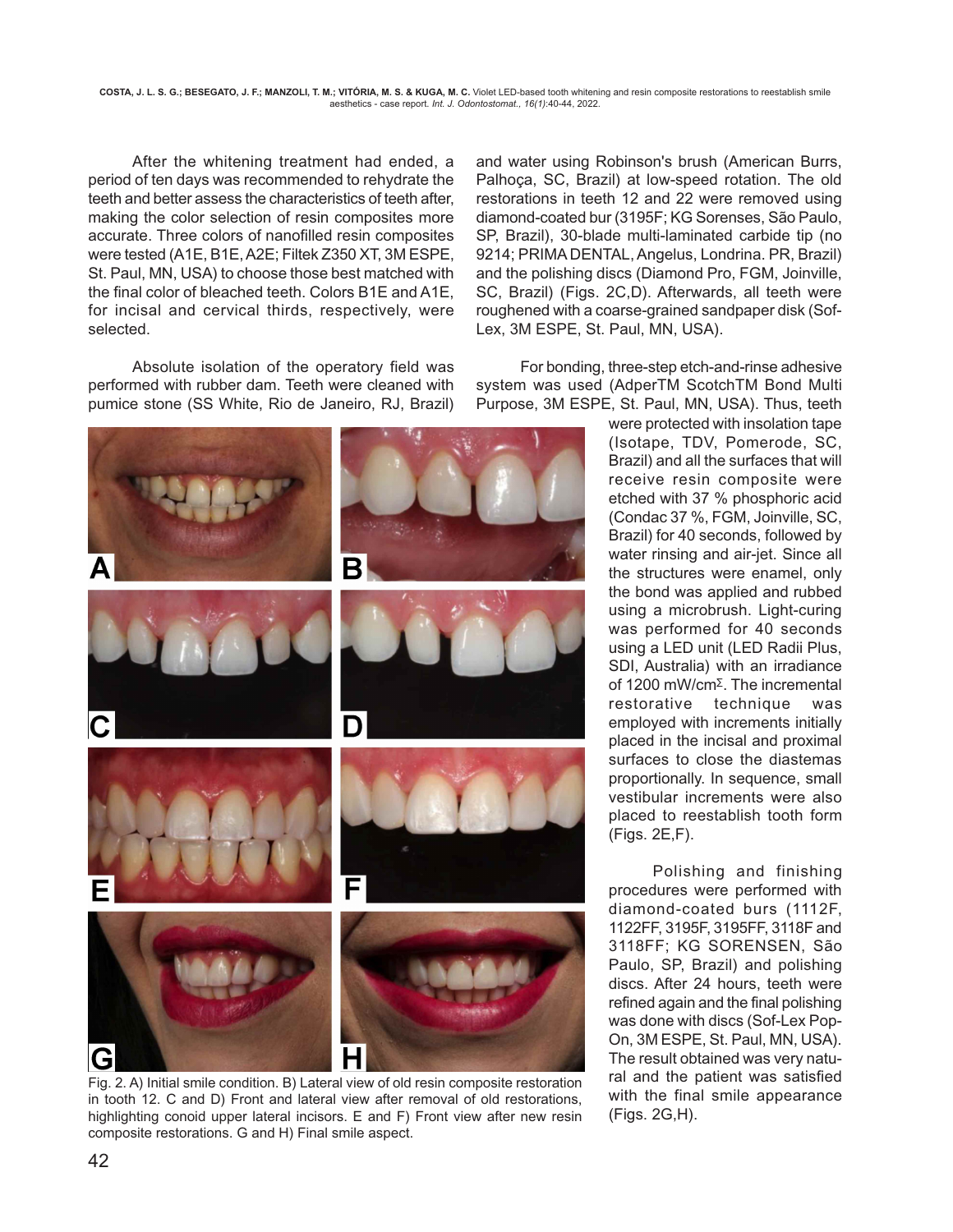#### **DISCUSSION**

This case report aims to strength the clinical evidence regarding the use of low concentration HP gels photoactivated by violet LED as a safe, effective, and minimally invasive approach. Besides, conservative intervention with resin composite restoration proved to be satisfactory to improve smile aesthetic and reestablish form, anatomy, and function of teeth.

The patient arrived at the dental care complaining about their restorations in upper lateral incisors. During the clinical examination, it was verified that these lateral incisors were conoid teeth. In addition, multiple diastemas between the upper anterior teeth were diagnosed. Orthodontic therapy would be an adequate alternative for this case; however, the patient spontaneously refused that treatment modality. Thus, the dental staff suggested resin composite restorations to correct teeth form and anatomy, since it is an effective, low-cost, and well-documented procedure.

To obtain a standardization of the resin composites used and improve the aesthetic results, tooth whitening was previously performed to obtain lighter shades. As above-mentioned, low concentration HP gel was used to be less aggressive to tooth structure, with less generation and reactivity of free radicals (Costa *et al*., 2021a,b,c). However, 6 % Nano White flex bleaching gel contains annatto dye and titanium dioxide (TiO2) nanoparticles that interact with violet light effectively (Costa *et al*., 2021a). While annatto favors the light absorption by the gel, promoting heat conversion and stimulating the vibration of molecules (Costa *et al*., 2021a,b), TiO2 increases the oxidative potential of the gel, enhancing the whitening capacity of the gel (Zanin; Cuppini *et al*., 2019; Kolsuz Ozcetin & Surmelioglu, 2020).

It is worthwhile mentioning that an in vitro study showed that 6 % Nano White Flex gel has basic pH, which favors both the release of free radicals and the control of tooth sensitivity. In addition, the whitening potential was very similar to high-concentration gel, but in a less aggressive and time-saving approach, which is also crucial to control the tooth sensitivity (Costa *et al*., 2021a,b).

During the placement of resin composite restorations, tooth characteristics were preserved as much as possible to obtain a natural smile appearance.

Besides, the time for tooth rehydration after whitening was crucial to correctly select the color of resin composites. Adequate proportion with labial volume, reestablishment of tooth form, anatomy, proximal contacts, preservation of ridges, and correct finish and polishing were principles followed during the restorative treatment. In addition, the nanofilled resin composite used in a polychromatic way and under correct thickness promoted good translucency and opacity, making the restorations with a natural appearance, being considered satisfactory for clinicians and patient (Scotti *et al*.; Hoeppner *et al*.).

## **CONCLUSION**

The association of tooth whitening with low concentration hydrogen peroxide gel photoactivated by violet LED and resin composite restorations promoted satisfactory aesthetic results in a minimallyinvasive and less-aggressive way.

**COSTA, J. L. S. G.; BESEGATO, J. F.; MANZOLI, T. M.; VITÓRIA, M. S. & KUGA, M. C.** Blanqueamiento dental con LED violeta y restauraciones de resina compuesta para restablecer la estética de la sonrisa – reporte de caso. *Int. J. Odontostomat., 16(1)*:40-44, 2022.

**RESUMEN:** En este reporte de caso se describió el tratamiento para una paciente que se quejaba del aspecto de sus dientes superiores. Tras anamnesis y exploración clínica, se indicó la asociación de blanqueamiento dental fotoactivado por LED violeta y restauraciones de resina compuesta. Antes del tratamiento restaurador, se realizaron tres sesiones de blanqueamiento con peróxido de hidrógeno de baja concentración (6 %; Nano white flex) durante 30 minutos. Durante este período, la irradiación con LED violeta se intercalaba cada 1 minuto, totalizando 15 minutos. Diez días después de la última sesión de blanqueamiento, se retiraron las restauraciones antiguas de los incisivos laterales superiores para una mejor selección del color de la resina compuesta. Luego, todos los dientes anteriores superiores fueron restaurados de manera directa con resina de nanorrelleno (Filtek Z350XT), restableciendo la anatomía, forma y función. Al final del tratamiento, la asociación de las técnicas resultó beneficioso, restaurando la estética de forma satisfactoria y promoviendo el bienestar de la paciente mediante un abordaje mínimamente invasivo.

**PALABRAS CLAVE: estética dental, propiedades ópticas, resina compuesta, led violeta, blanqueamiento dental, peróxido de hidrógeno.**